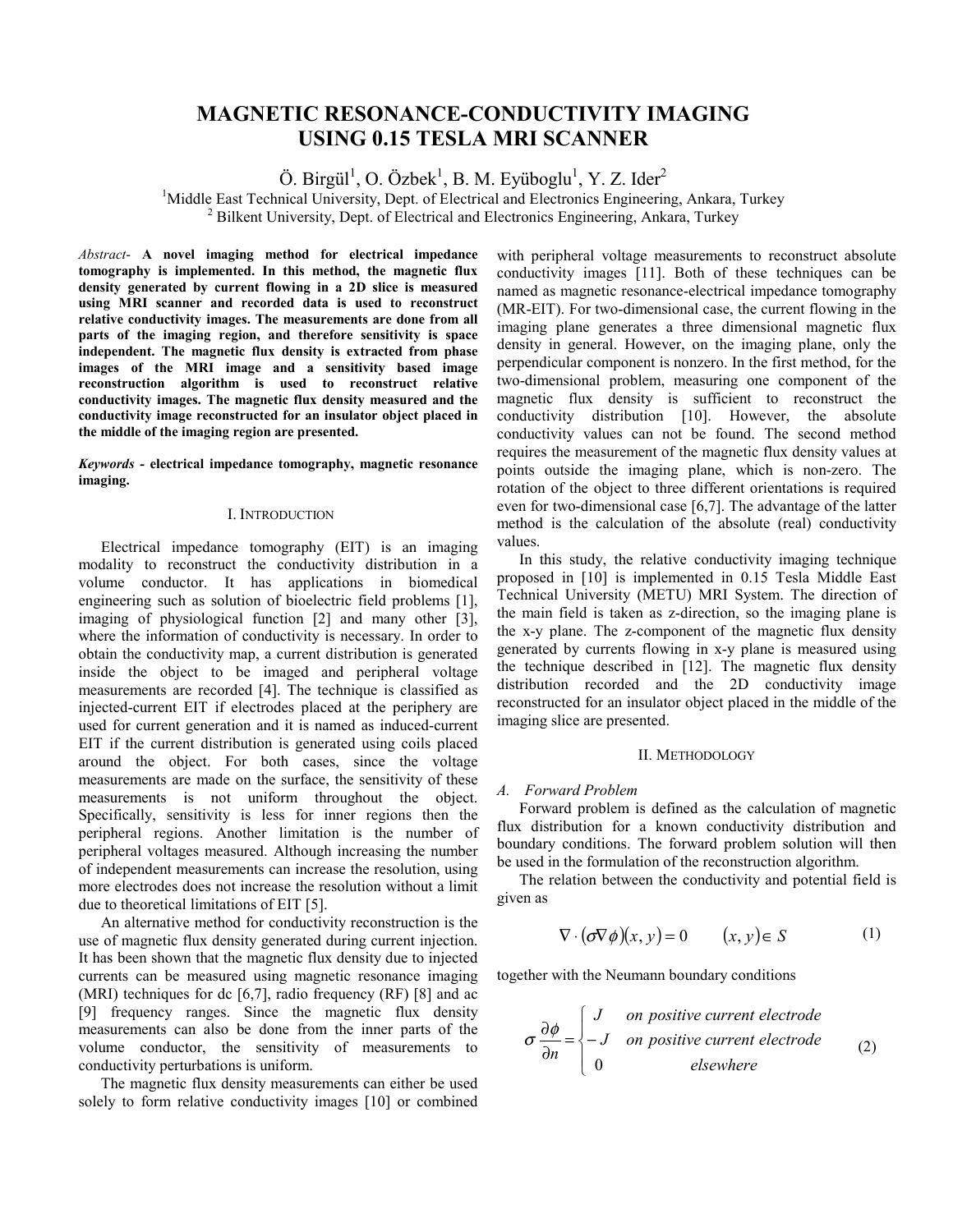| <b>Report Documentation Page</b>                                                                                                                                                                                                                                                                 |                                                          |                                                    |
|--------------------------------------------------------------------------------------------------------------------------------------------------------------------------------------------------------------------------------------------------------------------------------------------------|----------------------------------------------------------|----------------------------------------------------|
| <b>Report Date</b><br>25OCT2001                                                                                                                                                                                                                                                                  | <b>Report Type</b><br>N/A                                | Dates Covered (from to)                            |
| <b>Title and Subtitle</b>                                                                                                                                                                                                                                                                        |                                                          | <b>Contract Number</b>                             |
| <b>MRI</b> Scanner                                                                                                                                                                                                                                                                               | Magnetic Resonance-Conductivity Imaging Using 0.15 Tesla | <b>Grant Number</b>                                |
|                                                                                                                                                                                                                                                                                                  |                                                          | <b>Program Element Number</b>                      |
| Author(s)                                                                                                                                                                                                                                                                                        |                                                          | <b>Project Number</b>                              |
|                                                                                                                                                                                                                                                                                                  |                                                          | <b>Task Number</b>                                 |
|                                                                                                                                                                                                                                                                                                  |                                                          | <b>Work Unit Number</b>                            |
| Performing Organization Name(s) and Address(es)<br>Middle East Technical University, Dept. of Electrical and<br>Electronics Engineering, Ankara, Turkey                                                                                                                                          |                                                          | <b>Performing Organization Report Number</b>       |
| <b>Sponsoring/Monitoring Agency Name(s) and Address(es)</b><br>US Army Research, Development & Standardization Group<br>(UK) PSC 802 Box 15 FPO AE 09499-1500<br><b>Distribution/Availability Statement</b><br>Approved for public release, distribution unlimited<br><b>Supplementary Notes</b> | Sponsor/Monitor's Acronym(s)                             |                                                    |
|                                                                                                                                                                                                                                                                                                  |                                                          | <b>Sponsor/Monitor's Report Number(s)</b>          |
|                                                                                                                                                                                                                                                                                                  |                                                          |                                                    |
| Papers from the 23rd Annual International Conference of the IEEE Engineering in Medicine and Biology Society,<br>October 25-28, 2001, held in Istanbul, Turkey. See also ADM001351 for entire conference on cd-rom., The original<br>document contains color images.                             |                                                          |                                                    |
| <b>Abstract</b>                                                                                                                                                                                                                                                                                  |                                                          |                                                    |
| <b>Subject Terms</b>                                                                                                                                                                                                                                                                             |                                                          |                                                    |
| <b>Report Classification</b><br>unclassified                                                                                                                                                                                                                                                     |                                                          | <b>Classification of this page</b><br>unclassified |
| <b>Classification of Abstract</b><br>unclassified                                                                                                                                                                                                                                                |                                                          | <b>Limitation of Abstract</b><br>UU                |
| <b>Number of Pages</b><br>4                                                                                                                                                                                                                                                                      |                                                          |                                                    |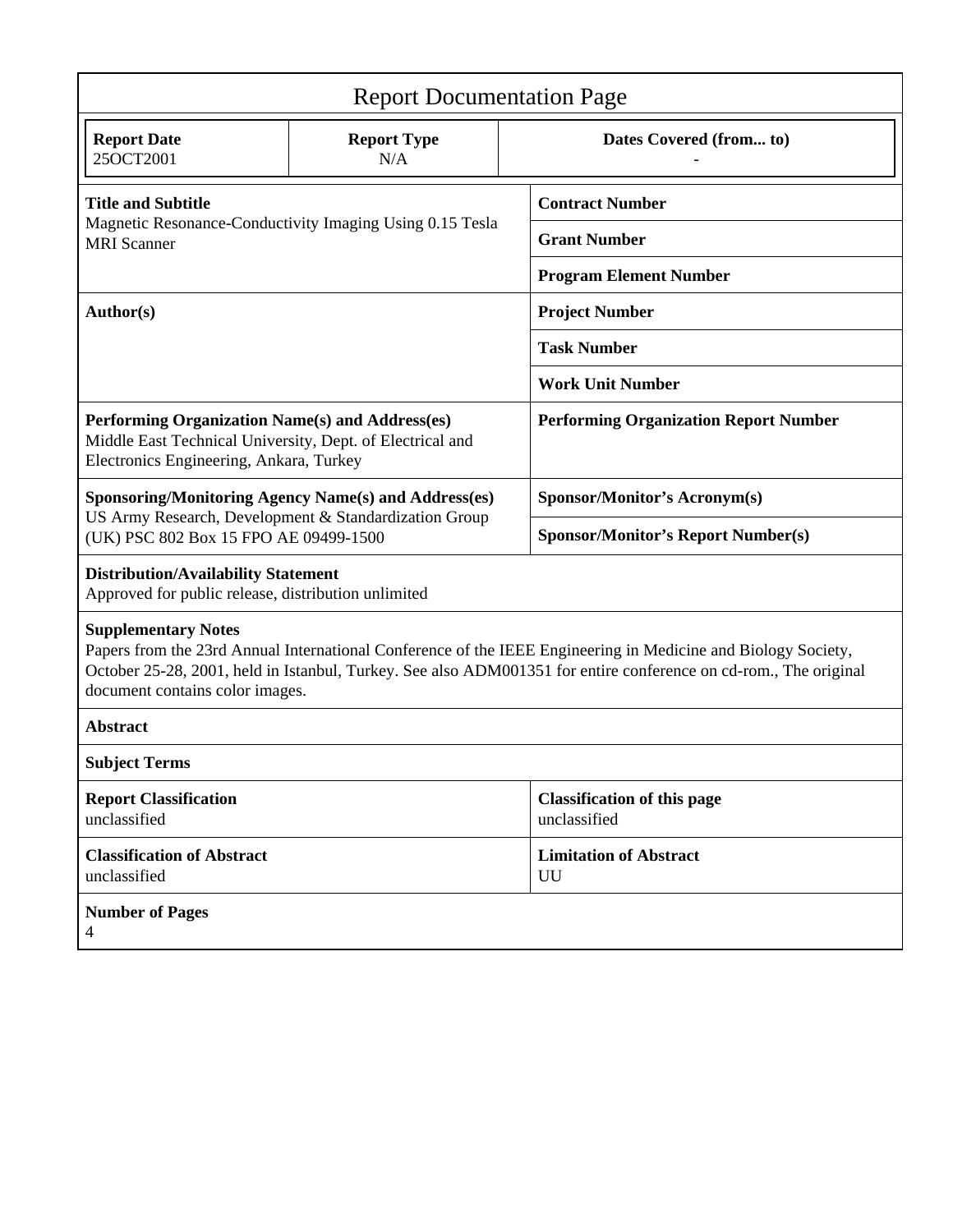where  $\sigma$  is the electrical conductivity,  $\phi$  is the electrical potential and *S* is the slice of the object to be imaged. Once the potential distribution inside the object is found by solving the above boundary value problem, the electric field and the current density are found using

$$
\vec{E} = -\nabla \phi \tag{3}
$$

and

$$
\vec{J} = \sigma \vec{E} \tag{4}
$$

respectively. Finally, the magnetic flux density is calculated by the Biot-Savart relation as

$$
\vec{B} = \frac{\mu_0}{4\pi} \int_{S} \frac{\vec{I} \times \vec{R}}{R^3} ds \,. \tag{5}
$$

where  $\mu_0$  is the permeability of free space and the vector  $\vec{R}$  is defined from source point  $(x', y', z')$  to the field point  $(x, y, z)$ .

## *B. Inverse Problem*

In the previous section, forward problem of finding magnetic flux density given a conductivity distribution and boundary conditions was stated. In this part, the inverse problem is defined as the calculation of conductivity distribution using magnetic flux density measurements.

The relation between conductivity and magnetic field generated by the internal distribution of current is non-linear. Due to this non-linearity, either iterative techniques should be used or linearization around some initial value should be applied. In this study, the second alternative is used. A linear relation between conductivity perturbations and magnetic field perturbations is derived using the forward problem solution.

Analytical solution to forward problem (FP) does not exist for complex conductivity distributions, therefore, a numerical technique must be applied. Finite Element Method (FEM) is used to calculate the electric potential and corresponding magnetic flux density distribution for a given conductivity distribution and boundary conditions. A FEM mesh for the 2D rectangular phantom in Fig 1 with 875 nodes and 1632 first order triangular elements is used. The conductivity is assumed to be constant within each element.

 A linear matrix equation between the change in conductivity and the change in magnetic flux density is obtained using linearization and FEM as:

$$
\Delta \mathbf{b} = \mathbf{S} \Delta \boldsymbol{\sigma} \tag{6}
$$

where ∆**b** is the vector containing magnetic flux density values at measurement points,  $\Delta \sigma$  is the vector containing conductivity perturbation in each element and **S** is the mapping between these two quantities and is called the *sensitivity matrix*. Once the sensitivity matrix is found, the conductivity perturbation distribution can be obtained for a given magnetic flux densiy measurement by matrix inversion and multiplication. The sensitivity matrix is not square in general and is singular for most cases. Therefore, generalized matrix inverse (or *pseudoinverse*) of **S** is used. Singular Value Decomposition (SVD) is used to find the pseudo-inverse,  $S^+$ . Using SVD, the sensitivity matrix is decomposed as

$$
S = U\Lambda V^{T}
$$
 (7)

where **U** and **V** are two orthonormal matrices whose columns are left and right singular vectors respectively and  $\Lambda$  is a diagonal matrix with entries  $\lambda_i$  being the  $i^{th}$  singular value. Using generalized inverse, (6) can be rewritten as

$$
\Delta \mathbf{b} = \mathbf{U} \Lambda \mathbf{V}^T \Delta \mathbf{\sigma}
$$
 (8)

Since **U** and **V** are orthonormal matrices, their inverses are their transposes and the inverse of the diagonal matrix  $\Lambda$  is obtained by replacing  $\lambda_i$  with  $1/\lambda_i$ . The conductivity perturbation is then obtained as

$$
\Delta \sigma = V \Lambda^{-1} U^{T} \Delta b \tag{9}
$$

This matrix equation can be written in summation form as:

$$
\Delta \sigma = \sum_{i=1}^{r} \lambda_i^{-1} \mathbf{v}_i \mathbf{u}_i^T \mathbf{b}
$$
 (10)

where  $\mathbf{u}_i$  and  $\mathbf{v}_i$  are the columns of matrices **U** and **V** and they can also be called as measurement and image basis vectors respectively. In this summation, if some  $\lambda_i$  are very close to zero,  $\lambda_i^{-1}$  will grow drastically and cause errors in the reconstructed image. In order to avoid this, singular vectors corresponding to small singular values are not included in image reconstruction. The optimum number of basis to be included depends on the object and the noise level.



Figure 1 Definitions for the phantom and the coordinate system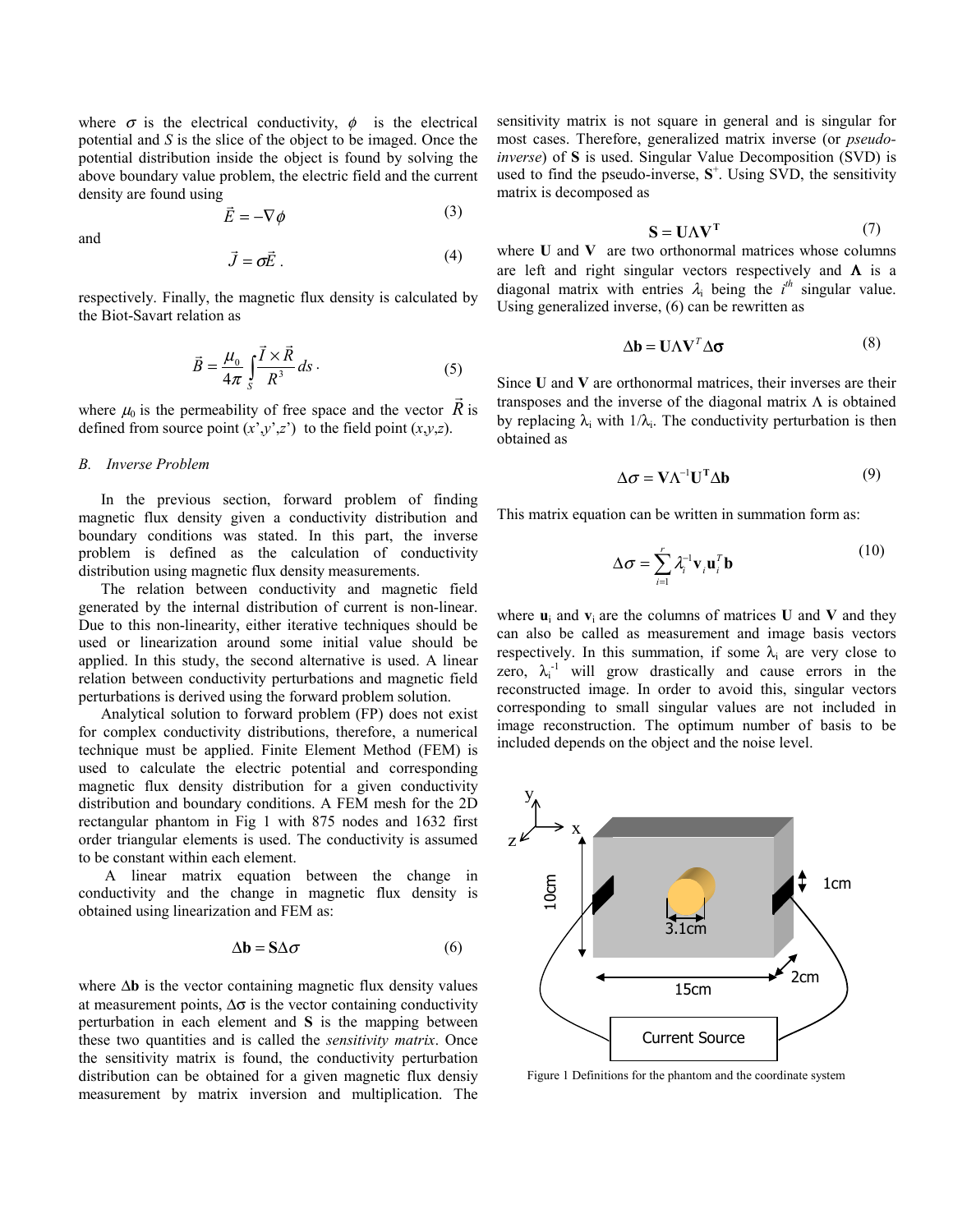## III. EXPERIMENTAL SETUP

 The magnetic flux density is measured using magnetic resonance imaging techniques as used in current density imaging [12]. A spin echo pulse sequence is applied together with a bipolar DC current pulse [13]. The current source is voltage controlled and the triggering pulses are generated synchronous with the pulse sequence. An additional phase term is introduced in the MRI image when current is applied. The magnetic flux density is extracted from phase images by taking the ratio of MRI image with current to the MRI image without current. The details of data acquisition can be found in [13].

The experimental phantom is given in Fig 1. The depth of the rectangular phantom is 2cm and the current is assumed to flow in x-y direction only. The circular shell-object with negligible shell thickness is placed in the middle of the imaging region. The center of the object is at (0mm, 4mm) where the center of the phantom is defined as origin. The object is made of a plastic insulator, and therefore, no current exists in the inner region. The inner part of the object is filled with phantom solution so that MR signal can be recorded.

# IV. RESULTS

 Four MR images are recorded successively to obtain the change in the magnetic flux density distribution when the object is placed in the imaging region. These images can be listed as:

*Data 1*: no object, no current *Data 2*: no object, current applied *Data 3*: object placed, no current *Data 4*: object placed, current applied

The magnetic flux density when there is no object is calculated by taking the ratio of Data 2 to Data 1. In order words, the difference of phase images for two cases is obtained. If there exists any phase wrap in the difference phase images, they are unwrapped using a model based phase unwrapping algorithm [14].











Figure 2 (a) Magnetic flux density when there is no object. (b) Magnetic flux density when circular insulator shell is placed in the middle of the imaging region. (c) Difference in magnetic flux density when object is placed. (d) Reconstructed conductivity perturbation when 155 image basis functions are used. In the color-scale, black corresponds to insulator and white corresponds to conductor.